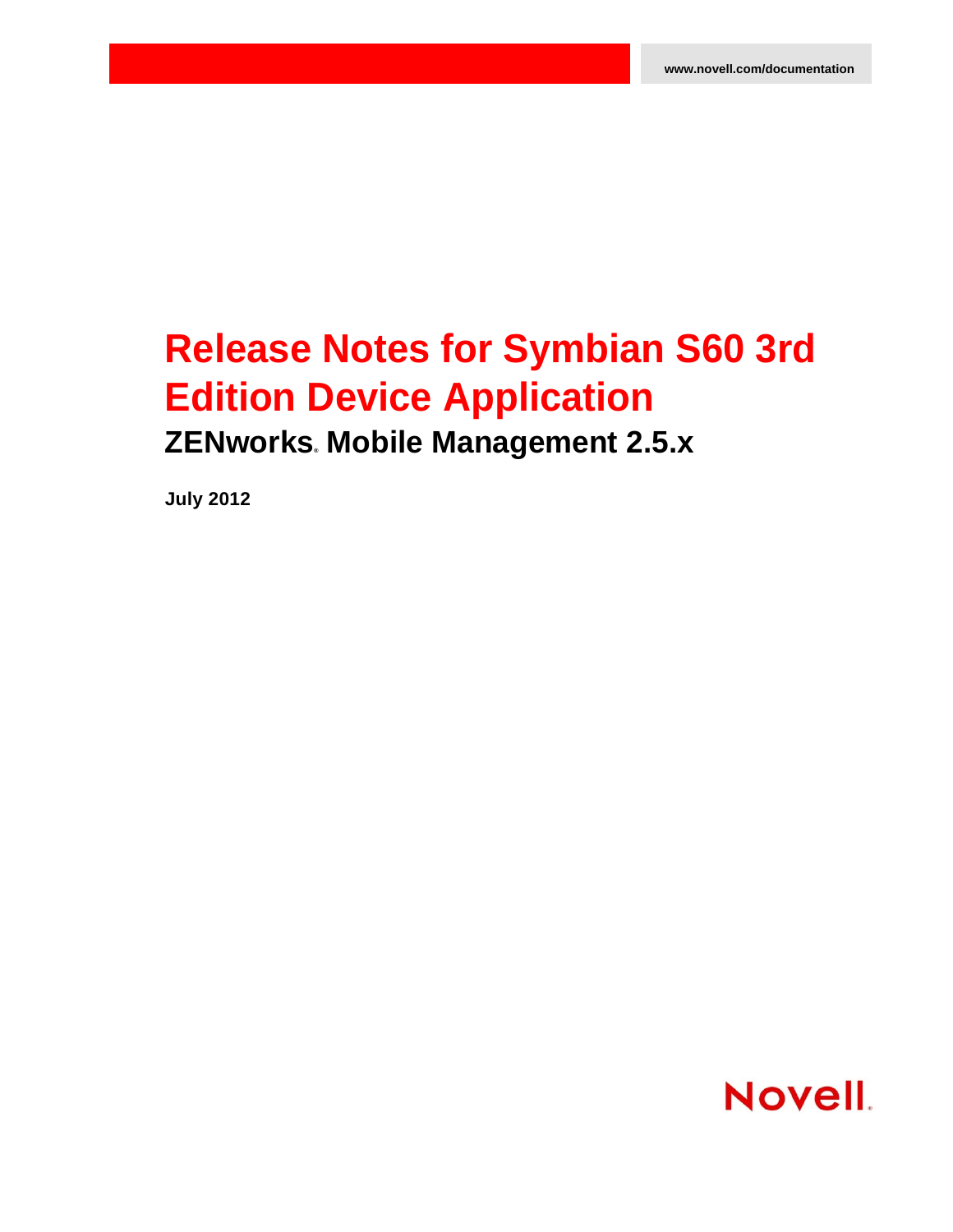### **Legal Notices**

Novell, Inc., makes no representations or warranties with respect to the contents or use of this documentation, and specifically disclaims any express or implied warranties of merchantability or fitness for any particular purpose. Further, Novell, Inc., reserves the right to revise this publication and to make changes to its content, at any time, without obligation to notify any person or entity of such revisions or changes.

Further, Novell, Inc., makes no representations or warranties with respect to any software, and specifically disclaims any express or implied warranties of merchantability or fitness for any particular purpose. Further, Novell, Inc., reserves the right to make changes to any and all parts of Novell software, at any time, without any obligation to notify any person or entity of such changes.

Any products or technical information provided under this Agreement may be subject to U.S. export controls and the trade laws of other countries. You agree to comply with all export control regulations and to obtain any required licenses or classification to export, re-export or import deliverables. You agree not to export or re-export to entities on the current U.S. export exclusion lists or to any embargoed or terrorist countries as specified in the U.S. export laws. You agree to not use deliverables for prohibited nuclear, missile, or chemical biological weaponry end uses. See the [Novell International Trade](http://www.novell.com/info/exports/)  [Services Web page](http://www.novell.com/info/exports/) (http://www.novell.com/info/exports/) for more information on exporting Novell software. Novell assumes no responsibility for your failure to obtain any necessary export approvals.

Copyright © 2012 Novell, Inc. All rights reserved. No part of this publication may be reproduced, photocopied, stored on a retrieval system, or transmitted without the express written consent of the publisher.

Novell, Inc. 1800 South Novell Place Provo, UT 84606 U.S.A. www.novell.com

*Online Documentation:* To access the latest online documentation for this and other Novell products, see the [Novell](http://www.novell.com/documentation)  [Documentation Web page](http://www.novell.com/documentation) (http://www.novell.com/documentation).

#### **Novell Trademarks**

For Novell trademarks, see [the Novell Trademark and Service Mark list](http://www.novell.com/company/legal/trademarks/tmlist.html) (http://www.novell.com/company/legal/trademarks/ tmlist.html).

#### **Third-Party Materials**

All third-party trademarks are the property of their respective owners.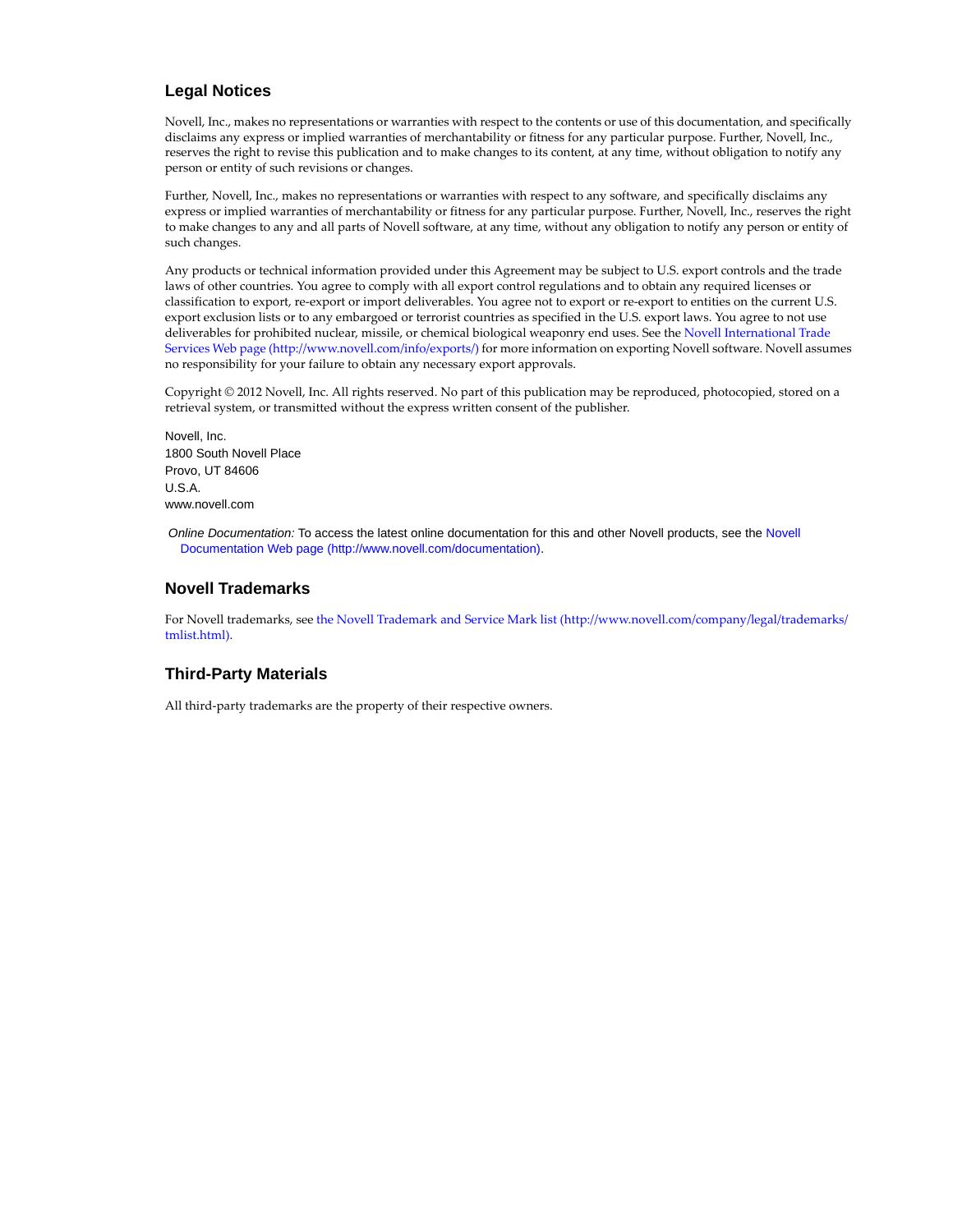### **Table of Contents**

| ZENworks Mobile Management for Symbian S60 3rd Edition Release<br><b>Notes</b> |   |
|--------------------------------------------------------------------------------|---|
| <b>Revision History</b>                                                        | 5 |
| <b>Installation Information</b>                                                | 5 |
| The ZENworks Mobile Management app is available on the ZENworks Mobile         |   |
| <b>Known Issues</b>                                                            | 5 |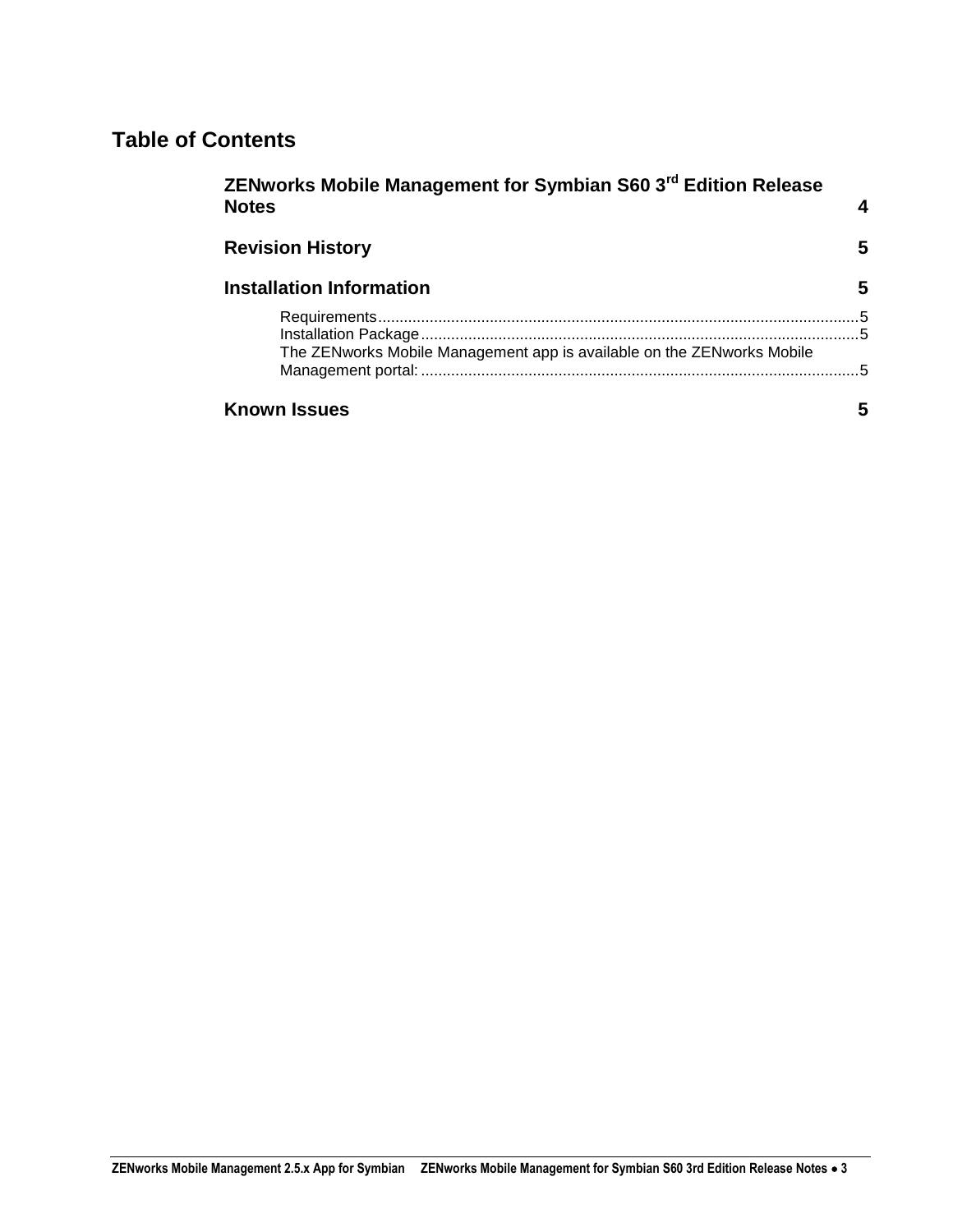# <span id="page-3-0"></span>**ZENworks Mobile Management for Symbian S60 3rd Edition Release Notes**

The ZENworks Mobile Management application for Symbian S60 3<sup>rd</sup> edition devices is a component of the Novell enterprise MDM platform. The ZENworks Mobile Management application communicates with the ZENworks Mobile Management server.

ZENworks Mobile Management was designed to enable Symbian users to keep up-to-date with company security policies and management features, and to ensure the confidentiality and integrity of wirelessly transmitted corporate information.

ZENworks Mobile Management also enables you to utilize the self-servicing dashboard to locate a misplaced device or issue a lock/wipe command to a potentially compromised device.

This document provides a history of releases including dates, known issues, and notes for the ZENworks Mobile Management administrator.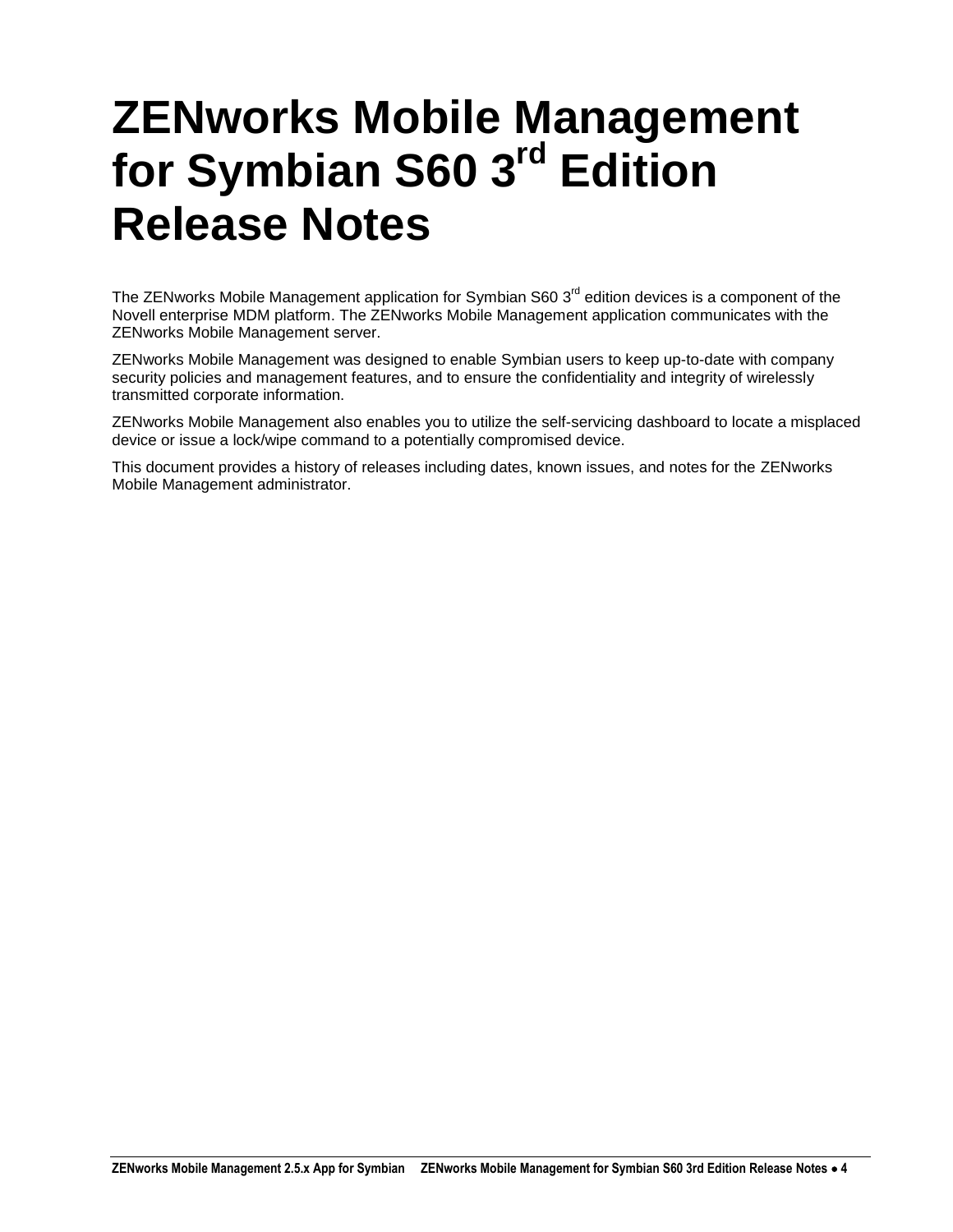# <span id="page-4-0"></span>**Revision History**

| Date       | Author                  | Description of Changes |
|------------|-------------------------|------------------------|
| 2012.06.13 | <b>Anthony Costello</b> | l 2.5.0 Release        |

# <span id="page-4-1"></span>**Installation Information**

Date: 06/13/2012 Product: ZENworks Mobile Management for Symbian S60 3<sup>rd</sup> edition Devices

### <span id="page-4-2"></span>**Requirements**

This is a brief summary of the requirements; see the User Guide for the full set of requirements.

- Symbian Series 60, 3<sup>rd</sup> edition devices
- From the OVI store, install the *Mail for Exchange ActiveSync* application if you have a device that was not shipped with the app preinstalled
- Supported Symbian devices using version 9.1

## <span id="page-4-3"></span>**Installation Package**

<span id="page-4-5"></span><span id="page-4-4"></span>The ZENworks Mobile Management app is available on the ZENworks Mobile Management portal: https://zmmupdate.novell.com/apps/ZENworks\_Symbian.sis

## **Known Issues**

- 1. When *Minimum number of complex characters* is set to 1 or more in *ZENworks Mobile Management*, the device does not require characters other than numbers and letters. [5714]
- 2. When a password is required, the device enforce a minimum length of at least 5 characters even if the *Minimum password length* defined in *ZENworks Mobile Management* is fewer than 5 characters. [5708]
- 3. The device does not accept some symbols as characters in a password. For example, the asterisk and ampersand cannot be used. [5709]